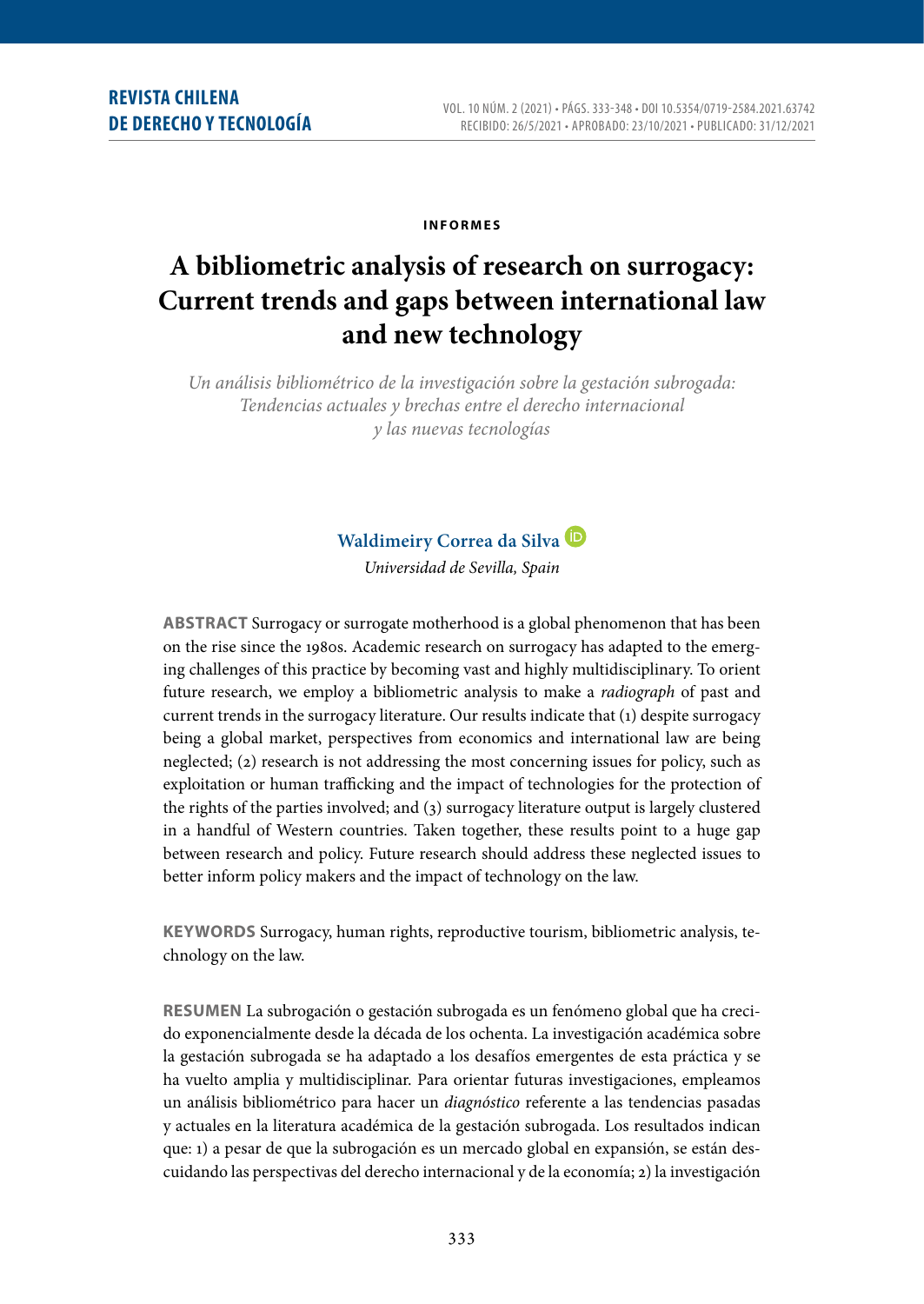no está abordando los temas más preocupantes para las políticas, como la explotación o la trata de personas y el impacto de las tecnologías para la protección de derechos de las partes implicadas; y 3) la producción de conocimiento sobre la gestación subrogada se concentra en gran parte en algunos países occidentales. En conjunto, estos resultados apuntan a una enorme brecha entre la investigación y la política. Las investigaciones futuras deberían abordar estos temas desatendidos para informar mejor a los responsables políticos y el impacto de la tecnología en la ley.

**PALABRAS CLAVE** Subrogación, derechos humanos, turismo reproductivo, análisis bibliométrico, derecho y tecnología.

#### **Introduction**

Surrogacy was originally defined as "the practice whereby one woman carries a child for another with the intention that the child should be handed over after birth" (Warnock, 1985). Surrogacy agreements, both altruistic and commercial, were popularized in the 1980s due to the development of in vitro fertilization (IVF) and other assisted reproductive technology (ART) procedures.

The advent of new reproductive technology and the consequential fertility industry have posed serious health and social challenges to policy makers, causing fierce controversy. Those in favor of the practice present arguments mostly based on reproductive rights (Macklin, 1988; Robertson, 1988), its benefits for both the intended parent(s) and the surrogate mother, and the autonomy of women over their bodies (Steinbock, 1988; Patel, 2018). On the other hand, those against surrogacy and its commercial dimension defend their position by stating that the practice violates fundamental rights of both the surrogate mother and the child, as consent may not be free (Farley, 2018; Mohapatra, 2012) and that it leads to the commodification and dehumanization of the child (Vitale, 2017; Dworkin, 1983).

The debate is still open, and the international community has not reached an agreement on the issue. In contrast, there is a disparity in legislative approaches to surrogacy. There are three main models of surrogacy legislation: altruistic surrogacy, commercial surrogacy or total prohibition. Differences in legislation "force" an increasing number of intended parents to travel abroad to find a surrogate mother. Therefore, reproductive tourism, which includes but is not limited to surrogacy, has progressively expanded as more countries legalize commercial surrogacy and other ART (Palattiyil, 2010). Currently, it is estimated that each year, more than 25,000 women travel abroad for reproductive tourism (Patel, 2018), which is also referred to as cross-border reproductive care (Pennings *et al.*, 2008).

The transnational and globalized dimension of surrogacy raises grave concerns for the international community. Controversies over a child's affiliation and natio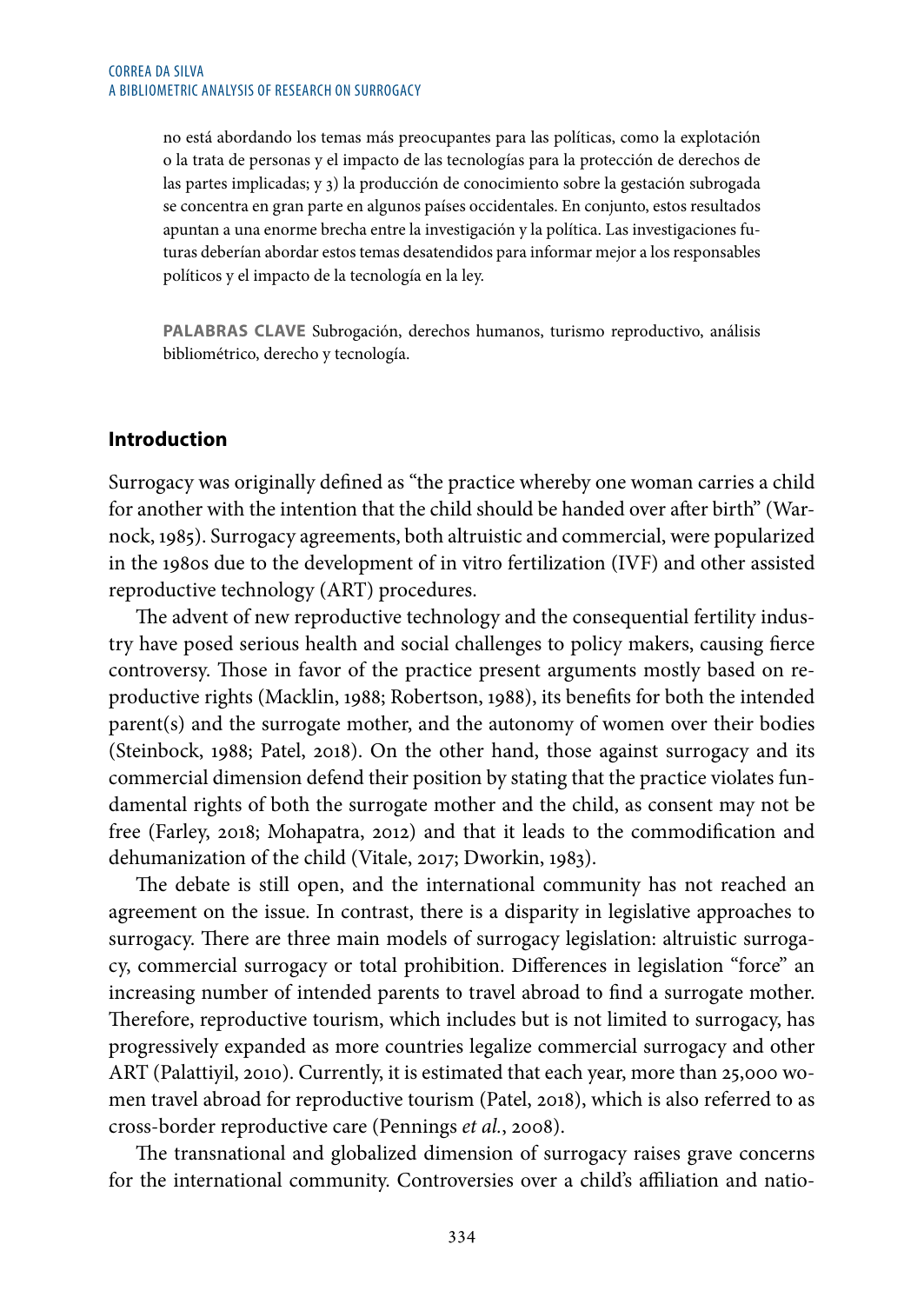nality may lead to statelessness. The movement of intended parents and surrogate mothers creates problems of human security (Rigon & Chateau,2016; Emakunde, 2018) . In addition, the globalization of the fertility industry takes advantage of social inequalities within and among countries, raising mounting concerns about exploitation or even human trafficking (HCCH, 2015; Correa da Silva, 2021).

In conclusion, surrogacy is an increasingly relevant issue for the international community and policy makers but also a truly complex issue. It combines medical, ethical, legal, social, economic and international dimensions. For that reason, research on surrogacy is vast and multidisciplinary. To visualize the whole picture of surrogacy research, we perform a bibliometric analysis of the academic literature on surrogacy from 1954 to June 2020. This analysis allows us to discover temporal, geographical and thematic trends and to identify the gaps surrogacy research should address to better inform policy makers.

## **Materials and Methods**

### Study design

We employed a bibliometric analysis to accomplish the aims of our study. Bibliometrics consists of a quantitative analysis of scientific production data from the literature, such as scientific journal articles and books and their corresponding citation counts (Thomson Reuters, 2008). It provides a quantitative measure of the volume, temporal and geographical trends and scope of publications on surrogacy. Therefore, bibliometric analysis constitutes an essential tool to explore where when and how surrogacy has been studied in recent decades.

### Search strategy

We performed a Boolean search of the Web of Science (WoS) complete collection for the period of 1954 to June 2020. WoS is a global citation search engine whose database stores "ideas across disciplines and time from over 1.7 billion cited references from over 159 million records" from leading academic, corporate, and government institutions over 115 years (Clarivate, 2020). Its complete collection includes general scientific databases, as well as specialized medicine databases, such as Medline. Given the multidisciplinary nature of our enquiry, the inclusion of all databases available in WoS was essential to correctly capture the current state of surrogacy research.

**Table 1** presents our Boolean search strategy, namely, our keywords and exclusions. Keyword selection is of the utmost importance in bibliometric analyses because it determines the documents retrieved and, therefore, the results of the study. As surrogacy is still a highly debated issue, the terminology employed by surrogacy researchers is varied and often value laden. To gather as many unbiased and repre-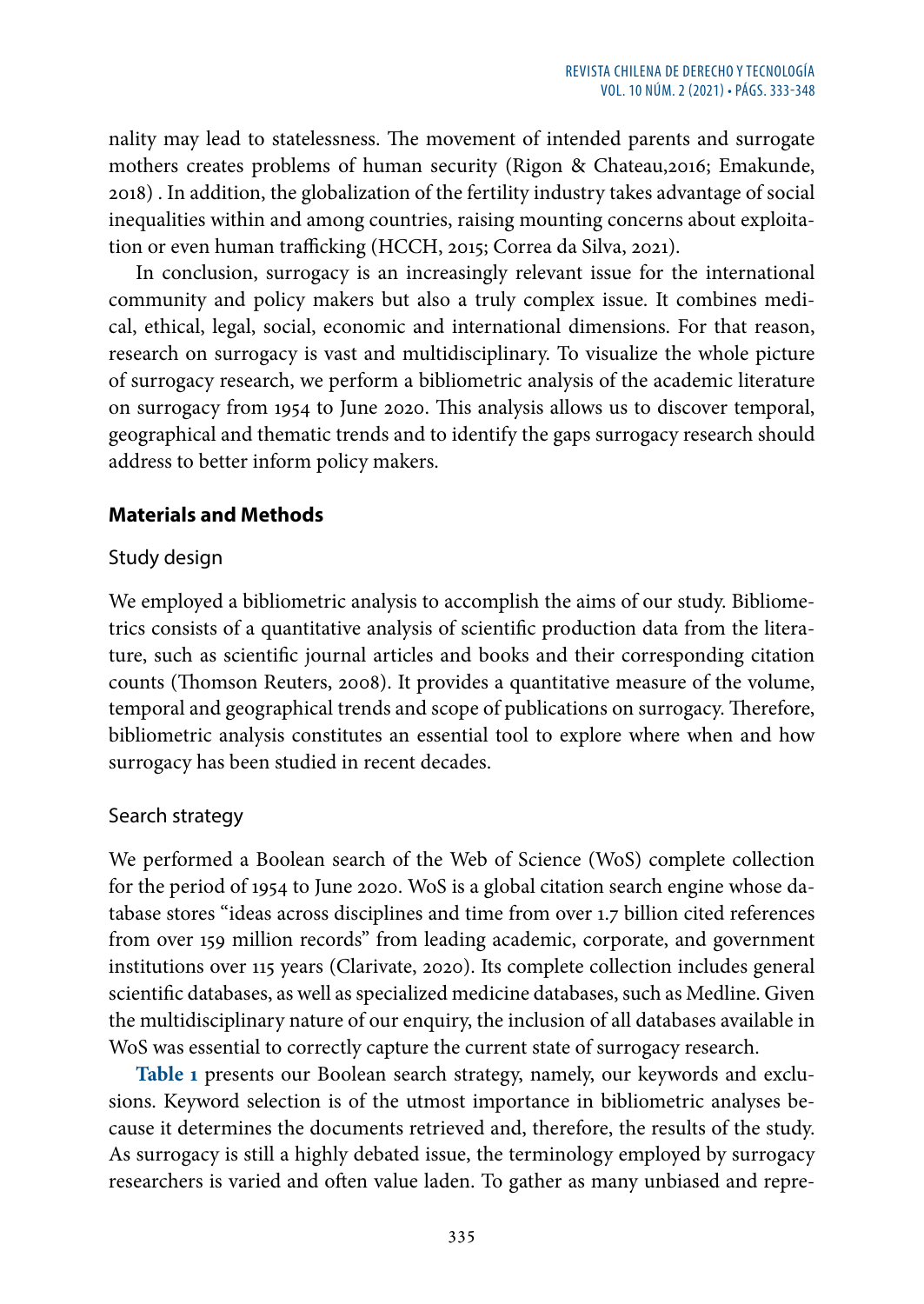| <b>Keywords</b>                                                                                                                                                                                                                                                                                                                                          | <b>Exclusions</b>                                                                                                                                                                                                                                                                                                                                                                                                                                                  |
|----------------------------------------------------------------------------------------------------------------------------------------------------------------------------------------------------------------------------------------------------------------------------------------------------------------------------------------------------------|--------------------------------------------------------------------------------------------------------------------------------------------------------------------------------------------------------------------------------------------------------------------------------------------------------------------------------------------------------------------------------------------------------------------------------------------------------------------|
| TS=("commercial surrogacy" OR "international surrogacy"<br>OR "global surrogacy" OR "surrogate mother*" OR "surrogate<br>pregnancy" OR "commercial pregnancy" OR "for-profit surrog*"<br>OR "paid surrog*" OR "contract pregnan*" OR "reproductive<br>touris*" OR "gestational touris*" OR "fertility touris*" OR "baby<br>business" OR "baby industry") | NOT TS=("endpoint surrogacy" OR "biomarker" OR "endpoint"<br>OR "clon*" OR "rats" OR "mice" OR "mouse" OR "pig*" OR "porcine"<br>OR "model" OR "monkey*" OR "primate*" OR "goat*" OR "zool*"<br>OR "marsup*" OR "animal*" OR "tree*" OR "fish" OR "rabbit*"<br>OR "clams" OR "uterus transplantation" OR "test strips" OR<br>"endometr*" OR "oncology" OR "lapar*" OR "entrepren*" OR<br>"heparin" OR "hybridization" OR "cancer*" OR "androgen*" OR<br>" $GWG$ ") |

#### **Table 1.** Boolean search strategy

Note: symbol \* includes all possible grammatical endings.

sentative databases as possible, we employed neutral, favorable and critical keywords. These were selected from relevant previous literature (Beeson, Darnovsky, Lippman, 2015), the glossary published in 2014 by the Hague Conference on Private International Law (HCCH, 2014) and Convention on the Rights of the Child (UN/RES 44/25, 1989). We also analyzed other relevant international reports on the subject, such as the annual reports of the Human Rights Council, Special Rapporteur on the sale and sexual exploitation of children<sup>1</sup>.

The selected keywords are shown in the first column of **Table 1**. They were searched among the topic field tags in WoS, which include the titles, abstracts and descriptors of publications. We did not limit our inquiry to explicit surrogacy documents, as broader scope publications, such as those studying fertility tourism, usually include surrogacy as a relevant but not exclusive object of study (Virani, Wellstead & Howlett, 2020). Finally, the second column of Table 1 presents the excluded keywords. These were chosen to minimize the number of false-positive results, such as those regarding surrogate pregnancy in animal models. We also excluded patent records from the Derwent Innovation Index. As a result of the Boolean search, we obtained a database comprised of 2,251 journal articles, books and conference proceedings.

### Bibliometric indicators

Bibliometric indicators measure the volume and impact of knowledge production on a certain topic. The most useful and commonly employed metrics are the number of publications (volume) and citations (impact). These bibliometric indicators are then used to analyze the temporal trends and geographical distribution of global surrogacy research. We also present the most productive and influential journals. In line with

<sup>1.</sup> OHCHR. Special Rapporteur on the sale and sexual exploitation of children. Available at https:// bit.ly/3JtT7lr.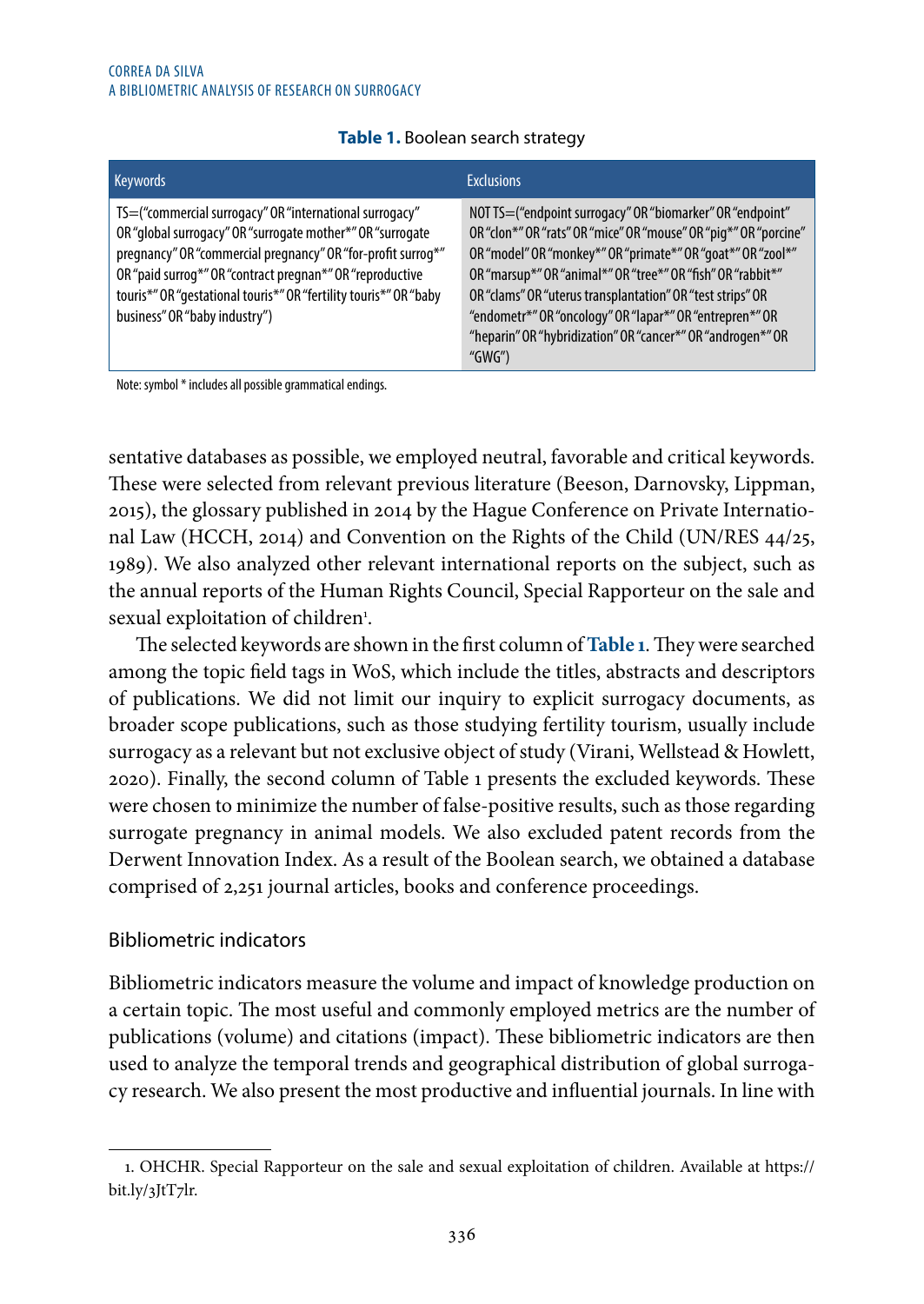past bibliometric analysis literature, we use a threshold of ten to display our results (Sweileh, 2018; Gonzalez, *et al.*; 2020]. In addition to those indicators, WoS categories show which research fields a publication belongs to. These data are analyzed and presented as the top ten most common and influential research areas to shed light on how surrogacy is being approached and which perspectives are lacking.

## Network and word analysis

Bibliometric indicators are complemented with network linkages and word analysis. First, we explored international collaboration on surrogacy research, which is particularly useful for the study of such a highly globalized phenomenon. In addition, the terms and topics covered by the current literature are analyzed. We combined network maps and word analysis to uncover the main trends and subjects in surrogacy research, as well as its main gaps. For this analysis, we selected those words chosen by the authors to be in the title, abstract or keywords, which are the most relevant terms of the publications. These maps are created based on the co-occurrence—the appearance of two terms in the same publication—using VOSviewer software<del>'</del>.

## **Results**

## Temporal trend

As a result of our search, we retrieved 2,251 documents published from 1954 to June 2020. Only a dozen publications addressed surrogacy from 1977, and they did so as a possible advancement of artificial reproductive technologies (ART). In 1978, the first person conceived in vitro was born, which provided academic debate and research with a starting place. In the following decade, third-party reproduction developed quickly, thereby widening the scope of the ethical and legal controversies doctors and policy makers faced.

In 1987, and 1988, the *Baby M* case shocked public opinion in the US. media coverage and public debate on the case prompted a dramatic increase in academic production. Just in those two years, 287 documents were published. **Figure 1** shows this historic high in surrogacy research. After that spurt of publications, interest the issue declined until the 2000s. From 2008 to 2019, the pace of publication on third-party reproduction increased again. Some of the most cited papers on surrogacy were published in those years, and concerns about outsourcing surrogacy contracts to developing countries began to mount. Publication growth has continued ever since and has reached annual numbers not seen since the *Baby M* years.

<sup>2.</sup> VOSviewer is a software tool for constructing and visualizing bibliometric networks. For a more extensive discussion of the functionality of VOSviewer, available in [https://www.vosviewer.com](https://www.vosviewer.com/).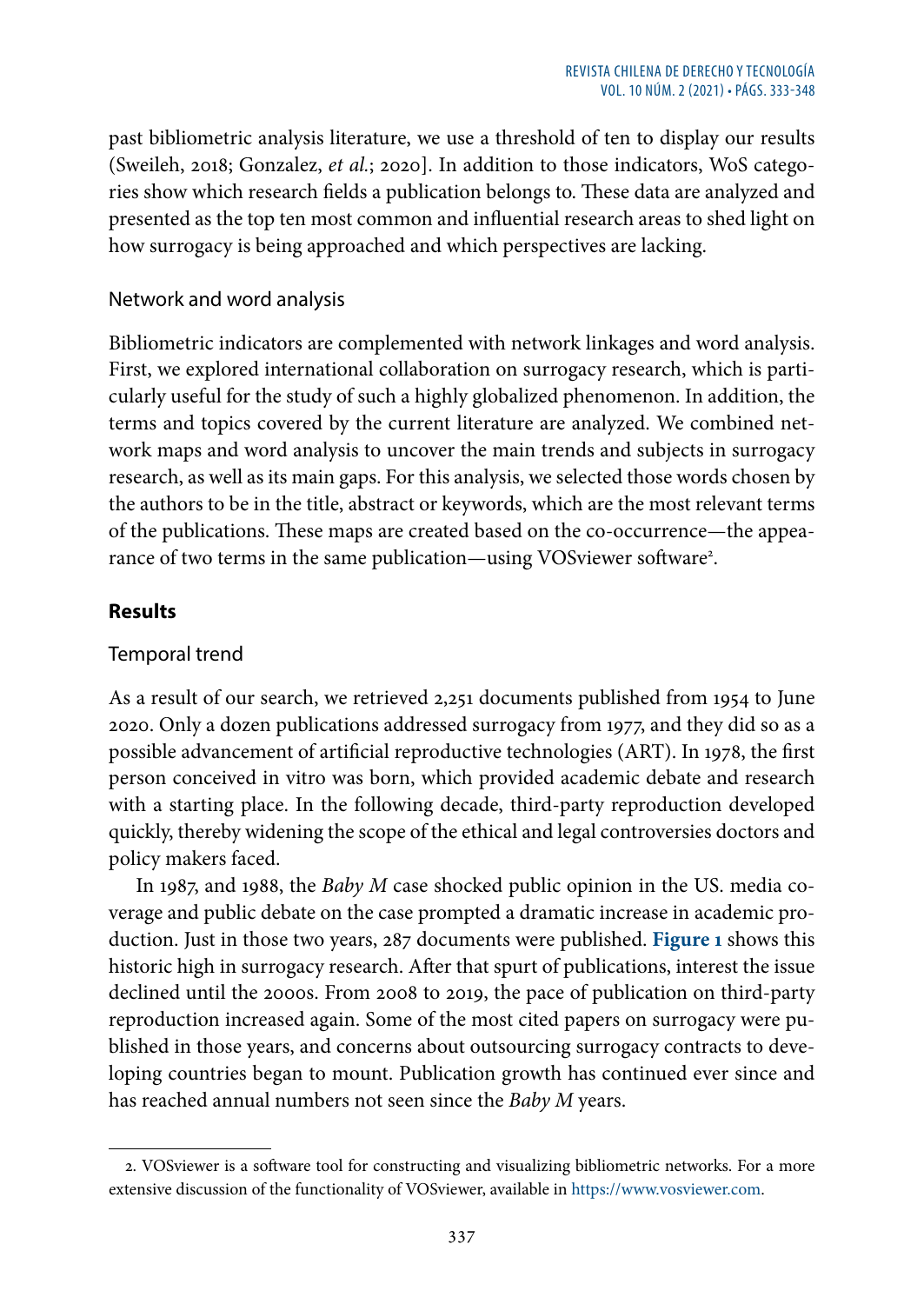

**Figure 1.** Publications on surrogacy per year, 1975-2019. Source: Own elaboration based on bibliometric analysis.

#### Geographical distribution

The production of research on surrogacy is geographically uneven. **Figure 2** shows this imbalance in the number of publications by authors' country affiliation. The United States (989 publications), the United Kingdom (272) and Australia (99) comprise 63% of all documents on surrogacy. They lead not only to scientific production but also especially to its impact; their publications received 71% of the citations.

Other countries with a traditional feminist point of view, such as Canada, Spain or France, rank prominently in surrogacy research and debate.3 India and Israel, where different regulations have been enacted, figure as well among the top ten most productive countries in terms of surrogacy research. India has been a highly studied case in surrogacy research since commercial surrogacy was legalized in 2004. Nevertheless, the research on Indian surrogacy receives much less attention in regard to India (2.5 cites on average) than in the rest of the world (6.9 cites on average). This kind of colonial bias discourages local knowledge production and overrepresents Western discourse on a global issue such as surrogacy.

As a global phenomenon, international collaboration on surrogacy research is expected, if not assumed. However, only a shocking 4% of all retrieved documents have been produced by authors affiliated in different countries. The lack of collaboration of

<sup>3.</sup> Perhaps due to the existing relationship between the commodification of both women's bodies and that of the product of the commercial relationship, the baby that is generated thanks to new technologies.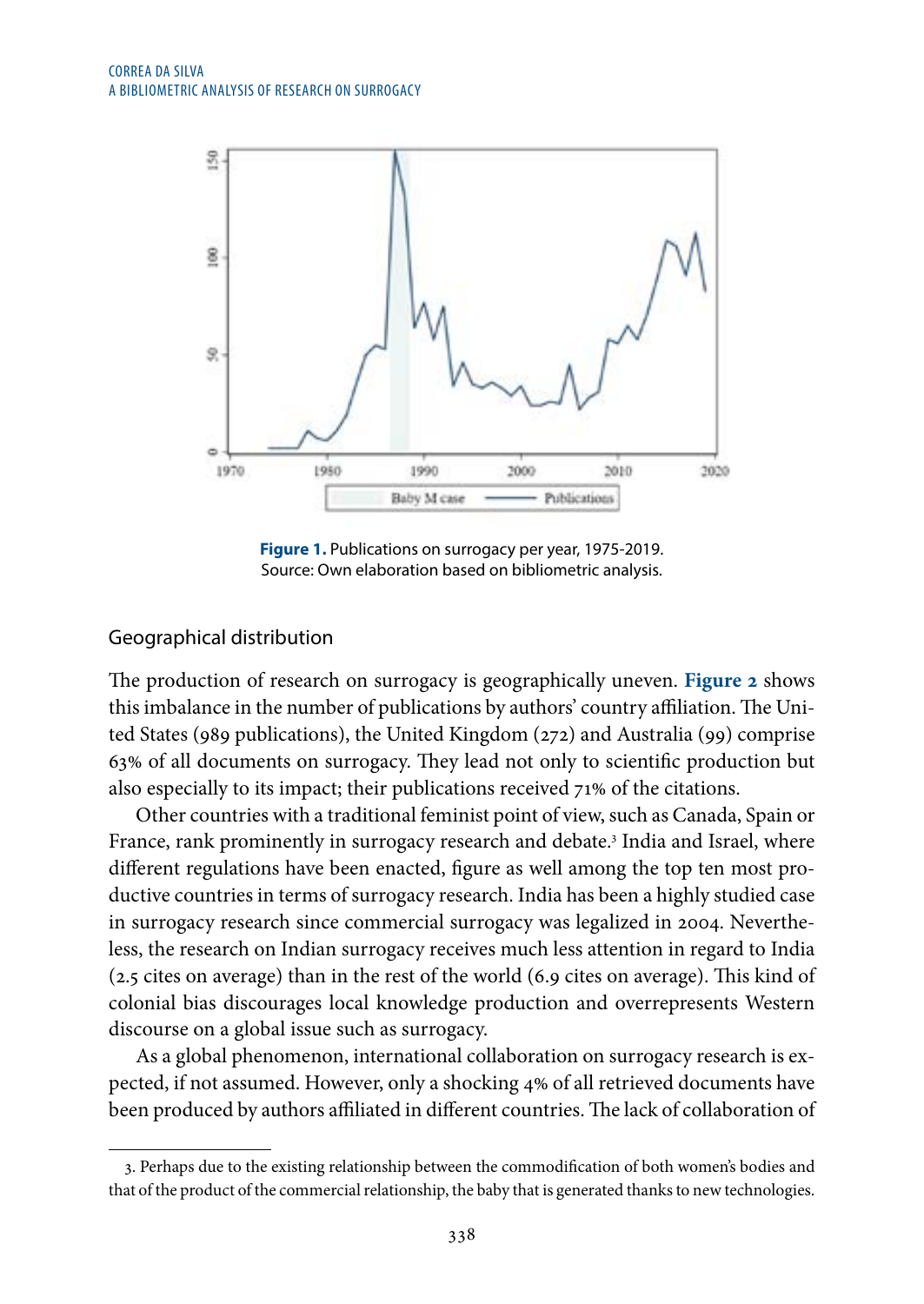

**Figure 2.** Total publications on surrogacy by author's country affiliation, 1954-2020. Source: own elaboration

international research networks is worrisome because such collaboration is needed to correctly grasp the transnational dimension of this increasingly global phenomenon.

#### Research areas

**Figure 3** illustrates the top ten most common research areas from which surrogacy is approached. Sociology, obstetrics and gynecology, and government and law are the most popular areas, with more than 10% of all publications belonging to each of them. Except for sociology, these areas are some of the most influential. However, the "other topics in social sciences" group, which includes bioethical debates and the intersection of diverse fields in social sciences, has had the greatest impact, with an average of 9 cites per publication.

The relevant presence of medical, ethical, social and legal fields in surrogacy research was expected. Nonetheless, it is staggering that international relations and international law do not appear in the top ten. Surrogacy has a crucial transnational dimension, comprising medical and reproductive tourism, cross-border reproductive care, human rights, labor outsourcing and citizenship issues. Nevertheless, only 0.2% of all publications study surrogacy from an internationalist legal perspective. Moreover, the lack of economic research on the issue is shocking. Although commercial surrogacy is a global market as well as a billion-dollar industry, just 2.3% of all research uses an economic approach.

### Sources

Which journals publish surrogacy research? **Table 2** displays the top ten most active journals in its first column. They have varied scopes but are mainly biomedical, ethical and medical-legal journals. This variety illustrates the intrinsic interdisciplinarity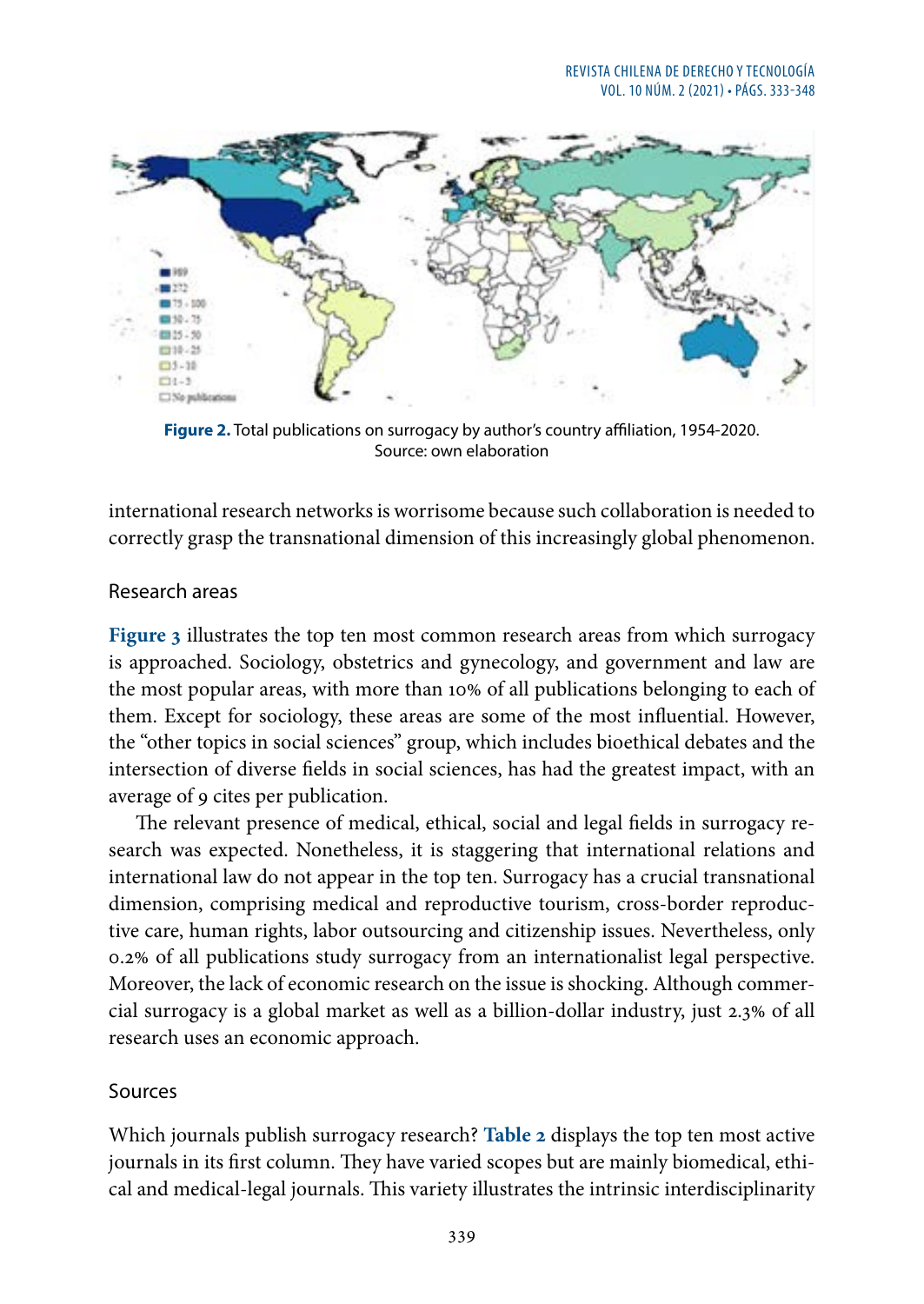#### CORREA DA SILVA A BIBLIOMETRIC ANALYSIS OF RESEARCH ON SURROGACY



**Figure 3.** Top ten research areas in surrogacy literature. Source: Own elaboration based on bibliometric analysis

of surrogacy research. *Reproductive Biomedicine Online*, with 44 publications dedicated to surrogacy, is the most productive journal, followed by the *Hastings Center Report* and *Bioethics*. However, research is highly distributed across publication venues, as the top ten most active journals account for only 13.2% of all publications.

The top ten most influential journals are presented in the fourth column of **Table 2**. *Reproductive Biomedicine Online*, with 859 citations, leads the ranking again. In this case, some journals with fewer but high-impact publications figure on the list, such as *Philosophy & Public Affairs* (60 citations per publication) or *Signs* (21). Again, biomedicine, ethics and law are the main research fields of these journals. The new development is the inclusion of feminism and gender studies (*Signs*) and tourism (*Tourism Management*) among the most influential journals' scopes.

## Word analysis

To understand the thematic trends in surrogacy research, we performed a word analysis which examines which terms are the most used and how they are related to one another. First, we analyzed the more than 18,000 unique terms appearing in the titles and abstracts. **Figure 4** shows the 75 most relevant—most frequently occurring—terms in surrogacy research. There are separate and differentiated clusters. Legal approaches focus on terms such as *contract, court, custody, and paternity*, whereas others study the social dimension of the phenomenon: *service, gender, reproductive tourism, cross-border reproductive care (CBRC), labor, etc*.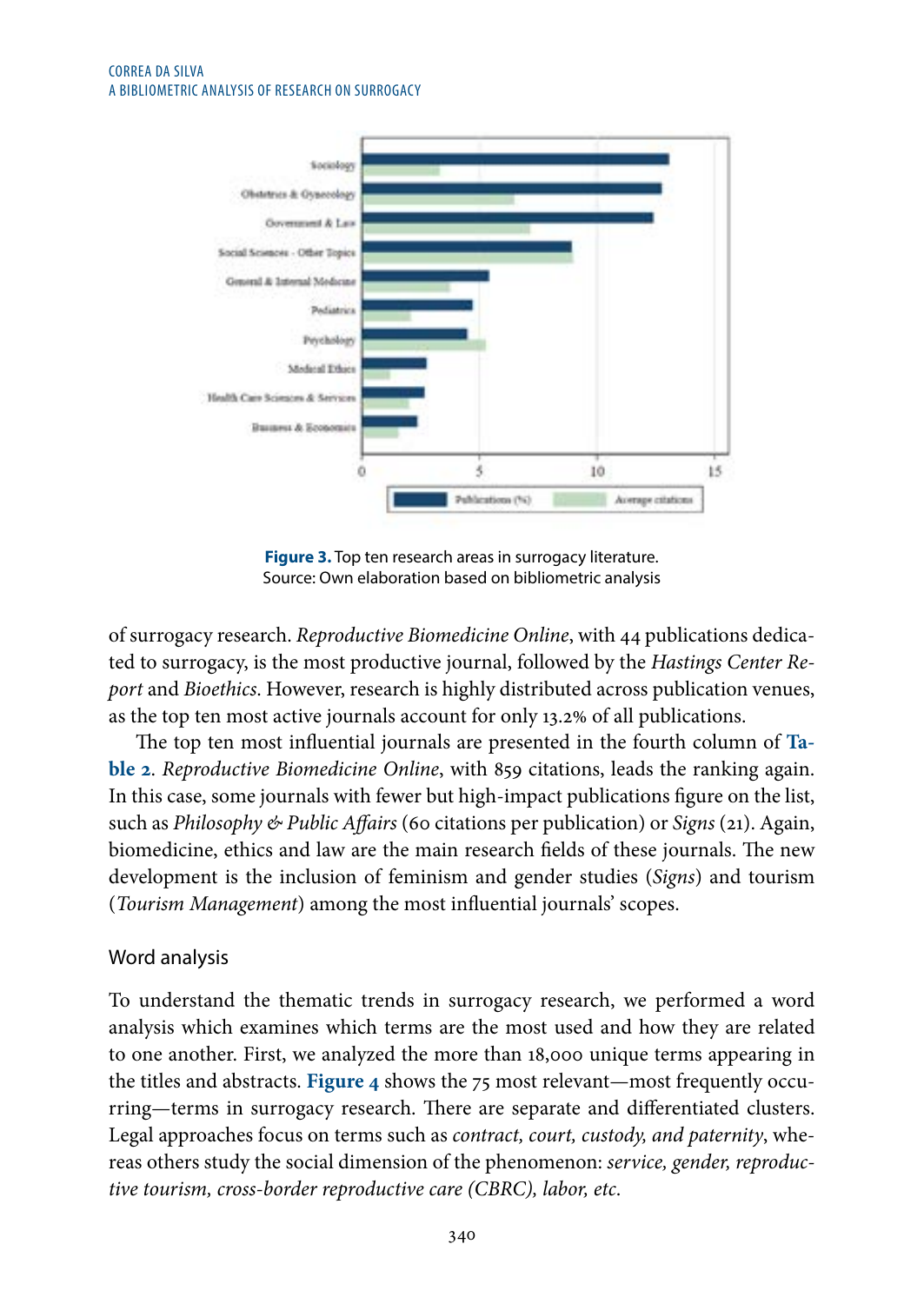| Rank           | Most active journals                  | N <sup>1</sup> | Most influential journals              | <b>Cites</b> |
|----------------|---------------------------------------|----------------|----------------------------------------|--------------|
| $\mathbf{1}$   | Reproductive Biomedicine Online       | 44             | Reproductive Biomedicine Online        | 859          |
| 2              | <b>Hastings Center Report</b>         | 33             | Journal of Medical Ethics              | 360          |
| 3              | <b>Bioethics</b>                      | 30             | <b>Bioethics</b>                       | 336          |
| 4              | <b>British Medical Journal</b>        | 28             | <b>Human Reproduction</b>              | 309          |
| 5              | Lancet                                | 25             | <b>Philosophy &amp; Public Affairs</b> | 241          |
| 6              | <b>Journal of Medical Fthics</b>      | 22             | <b>Tourism Management</b>              | 240          |
| $\overline{7}$ | Law, Medicine & Health Care           | 22             | Signs                                  | 208          |
| 8              | Journal of Law and Medicine           | 21             | <b>Wisconsin Law Review</b>            | 199          |
| 9              | Medicine and Law                      | 21             | Annual Review of Anthropology          | 189          |
| 10             | <b>Politics and the Life Sciences</b> | 21             | Southern California Law Review         | 176          |

**Table 2.** Top ten most active and most influential journals on surrogacy research

1. N refers to number of publications

In addition to the most relevant terms, **Figure 4** presents their temporal evolution. Legal studies about surrogacy, which appeared mainly around the *Baby M* case, are giving way to novel approaches. Most actual terms are those related to gender studies and the transnational dimension of surrogacy: *gender, transnational surrogacy, CBRC, reproductive/medical tourism, human rights, citizens, labor, and race*. Therefore, we can conclude that surrogacy research is shifting from the legal-ethical debate to the study of the globalized, gendered, racialized dimensions of commercial surrogacy.

In addition to the words used for the titles and abstracts, author-selected keywords condense the scope of each publication. For that reason, we analyzed the keywords most often chosen by the authors of surrogacy research. **Figure 5** displays the 75 most common keywords in surrogacy documents. As expected, *surrogacy, surrogate motherhood* and *assisted reproduction* were the most commonly used keywords, followed by *reproductive tourism, medical tourism, cross-border reproductive care* and *ethics*.

Some clusters of keywords appear in **Figure 5**. They reflect the concerns of each thematic approach. For example, the cluster composed of *cross-border reproductive care, reproductive tourism* and *medical tourism*, the keywords of those publications that study the transnational dimension of surrogacy, is strongly related to *human*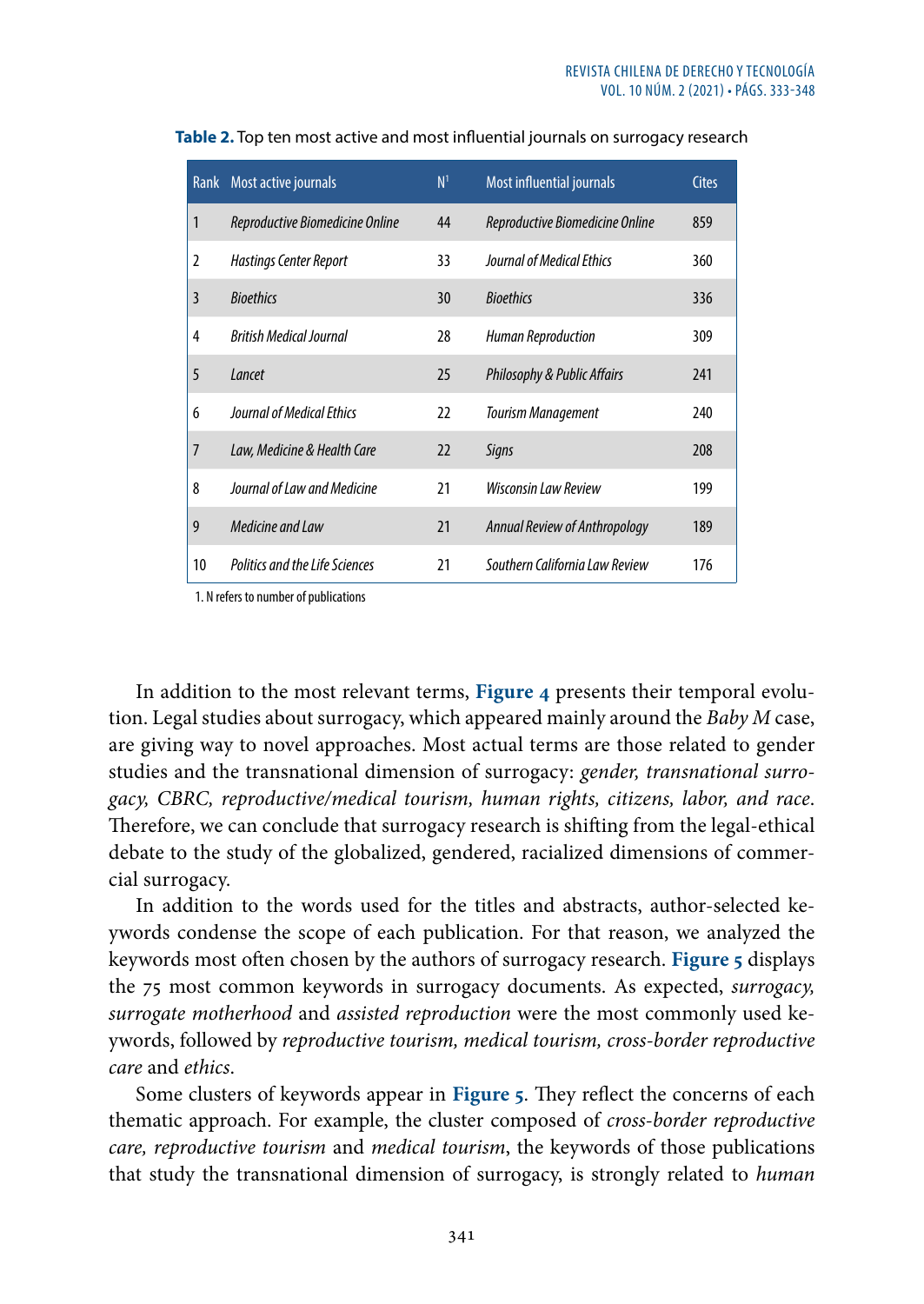

**Figure 4.** Co-occurrence network of most relevant terms in titles and abstracts of surrogacy studies. Note: Nodes depict terms, and their linkages convey co-occurrence relationships. Larger nodes indicate terms with more occurrences. Color shows average publication year for each term. Source: Own elaboration based on bibliometric analysis.

*rights, ethics* and *legislation*. On the other hand, we can observe the cluster of those studies concerned with *commodification, exploitation, abortion, autonomy* and *gender*.

Moreover, **Figure 5** shows not only the occurrence of each term but also the average impact (citations) of those publications employing each keyword. The most influential keywords are, again, those related to the transnational, gendered and commercial dimensions of surrogacy: *reproductive tourism, commodification, CBRC, India, globalization* or *gender*. Hence, we can consider those dimensions to be currently the most influential scopes of current surrogacy research.

If those are the most influential and common topics on surrogacy research, which topics are, on the contrary, being neglected by research? Global surrogacy is an increasingly complex issue that domestic and international policy makers must address. However, only 5.7% of all publications mention *policy* in their title, abstract or keywords. Because the inclusion of the term policy does not make a publication policyfocused, the number of policy-focused studies might be even less.

We mentioned before that the international community has expressed mounting concern over the abuses caused by the expansion of global commercial surrogacy, especially exploitation and human trafficking. Notably, only 4.5% of all documents mention *exploitation* in a relevant position (title, abstract or keywords). Even more staggering is the fact that just 0.75% of all surrogacy research considers the issue of *human trafficking*, and just 0.4% considers *slavery*.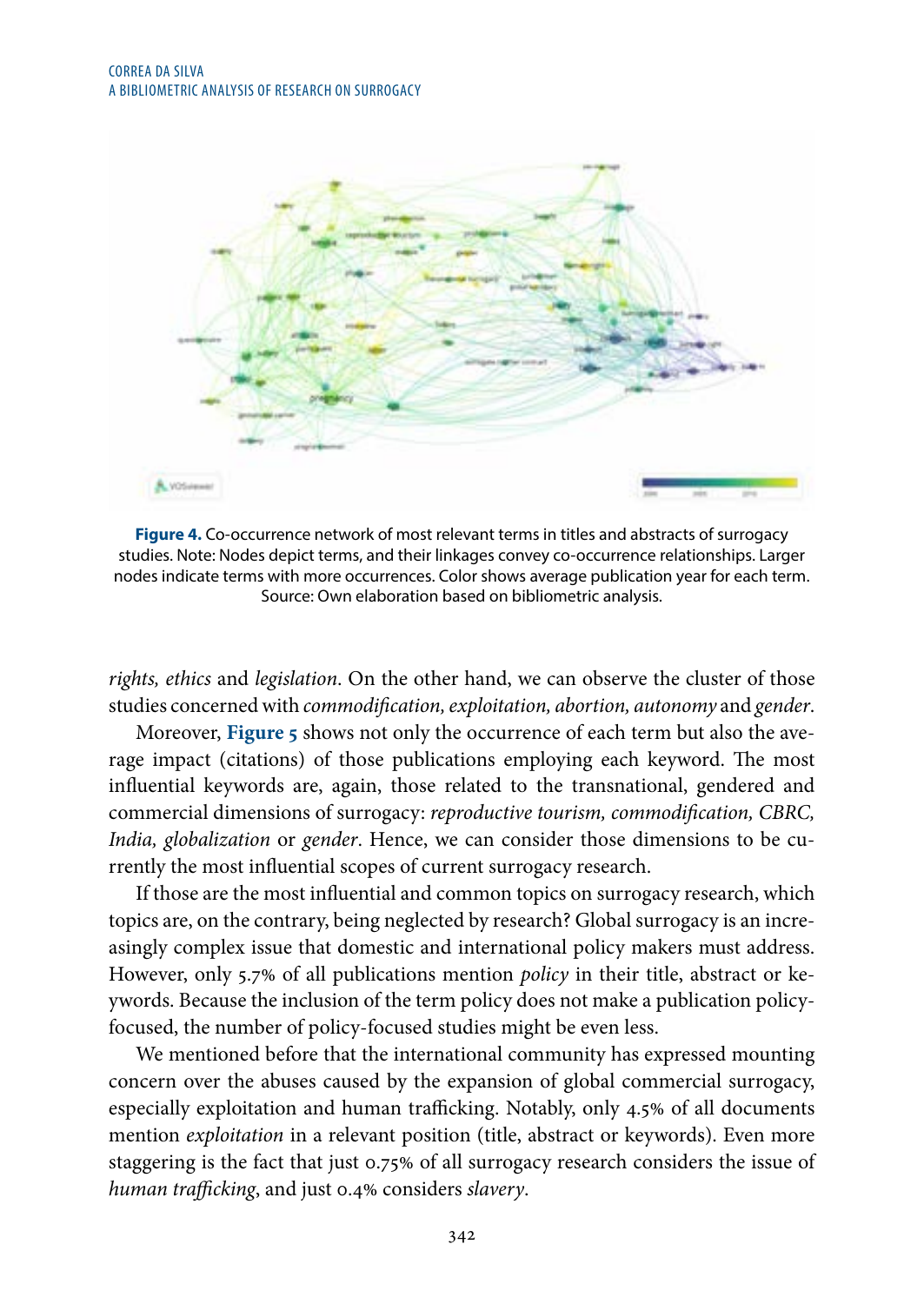

**Figure 5.** Co-occurrence network of most relevant authors' keywords. Note: Nodes depict keywords, and their linkages convey co-occurrence relationships. Larger nodes indicate terms with more occurrences. Color shows average citations of those publications using that keyword. Source: own elaboration based on bibliometric analysis

### **Discussion**

Surrogacy, especially commercial surrogacy, is a highly relevant issue in the fields of health, human rights and ethics. However, academic publications on this topic have not followed a stable trajectory. The spurt of documents exploring the medicolegal and ethical dimensions of surrogate motherhood that followed the *Baby M* case (1987-88) seemed to exhaust any impetus for research and debate for more than a decade. As it was a judicial case, debate on the issue centered almost exclusively on the ethical and legal issues of domestic surrogacy in the US.

Nevertheless, from 2008-2020, research on the topic grew and adapted to the different concerns arising from the globalization of the practice. As a global fertility industry emerges, researchers are progressively diversifying their perspectives and approaches to surrogacy. After an almost complete focus on the legal aspects of thirdparty reproduction, the current trends show that surrogacy research is increasingly exploring its gendered, racialized and globalized dimensions.

Its transnational nature is being acknowledged by a rising number of studies, which differ in the terminology referring to it. Although *medical* and *reproductive tourism* have been some of the most employed terms, there is an emerging consensus questioning the adequacy of these terms. *Tourism* is usually associated with pleasure and relaxation, so its use may hide the challenges of cross-border surrogacy agree-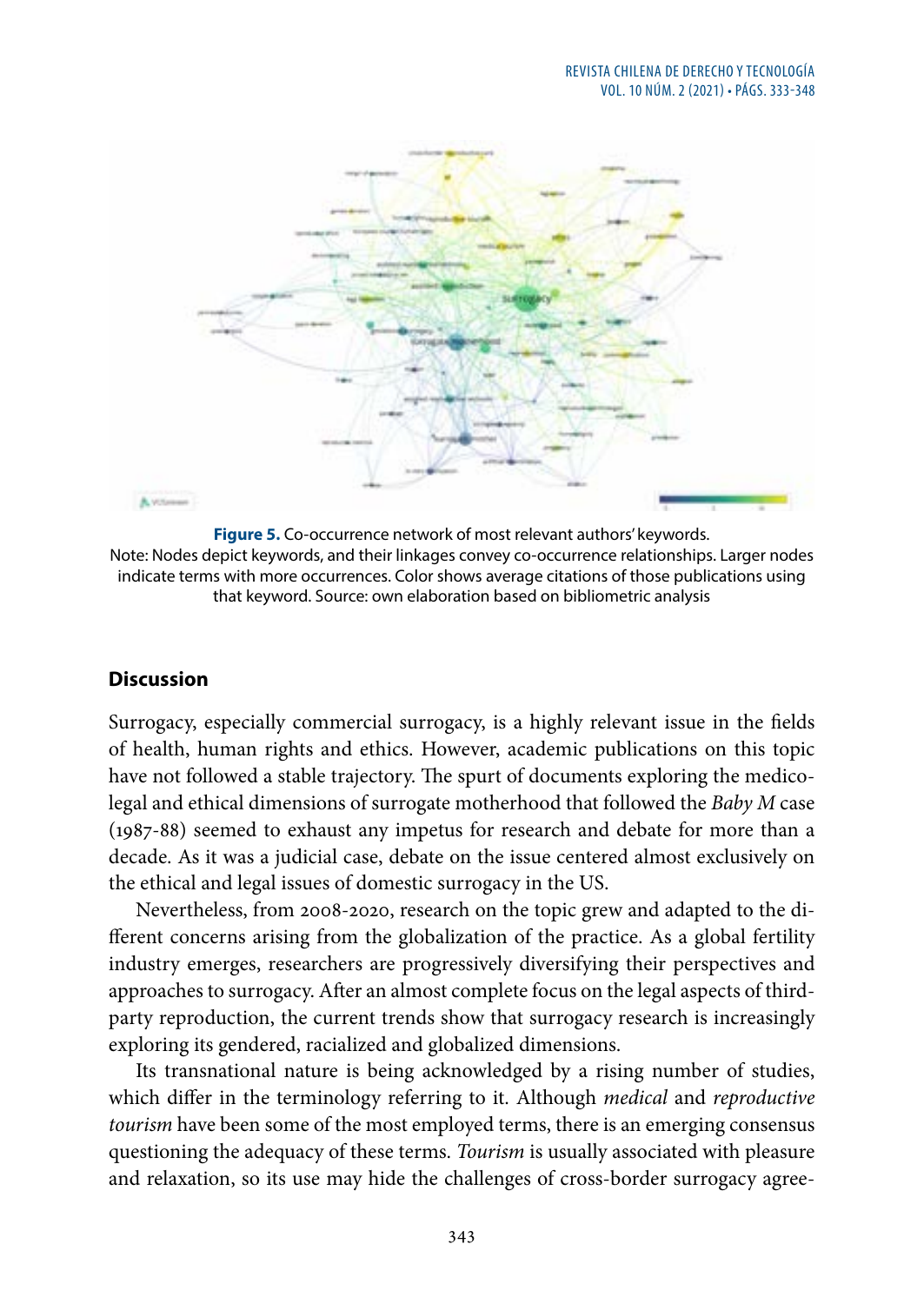ments (Inhorn & Patrizio, 2009). For those reasons, *cross-border reproductive care* (Pennings, Guido *et al.*, 2008) or *reproductive exile* (Inhorn & Patrizio, 2009) have been proposed as alternatives. However, the clear connotations of both terms hinder their acceptance. Hence, more neutral terms such as *transnational* or *international surrogacy* are the most popular definitions of the phenomenon (**Table 3**). Currently, although *cross-border reproductive care* is gaining some traction, *transnational* or *international surrogacy* is used in more publications (267) than *medical* or *reproductive tourism* (161), *cross-border reproductive care* (74) and *reproductive exile* (4).

Its growing multidisciplinarity is a requirement for understanding such a complex phenomenon. Nevertheless, some perspectives are being neglected. Although global surrogacy is an emergent billion-dollar industry and market, economics is not considering it. Less than 5% of all publications relevantly mention the *market* nature of surrogacy, while just 2.6% refer to it as an *industry*. Overall, publications belonging to the research area of business and economics account for less than 2.5% of the literature. Moreover, the economic approach to surrogacy has caused a minimal impact: with just 1.6 cites per document (overall average is 4.9), those publications have received only 0.5% of all cites. Microeconomic rationalization of the decision mechanisms behind surrogacy and adoption, as well as a macroeconomic understanding of this emergent global market, might be useful to better inform policy.

Likewise, the literature is progressively focusing on the transnational nature of surrogacy, yet the internationalist perspective is still lacking. Just 0.2% of all publications have approached the topic from an international relations and international law perspective. Failure to address the role of and relations between national, international, and transnational actors may lead to the oversimplification of this challenging issue. Similarly, it is striking that there is no extensive development of the impact of new technologies on law and the need for international regulation on the matter.

| Term                           | N   | <b>Term</b>        | N   |
|--------------------------------|-----|--------------------|-----|
| Transnational/international    | 267 | <b>Market</b>      | 109 |
| Medical/reproductive tourism   | 161 | Industry           | 59  |
| Cross-border reproductive care | 74  | Exploitation       | 102 |
| Reproductive exile             | 4   | <b>Trafficking</b> | 17  |
| Policy                         | 155 | <b>Slavery</b>     | 9   |

**Table 3.** Occurrence (number of publications) of selected terms in titles, abstracts and keywords

Source: Own elaboration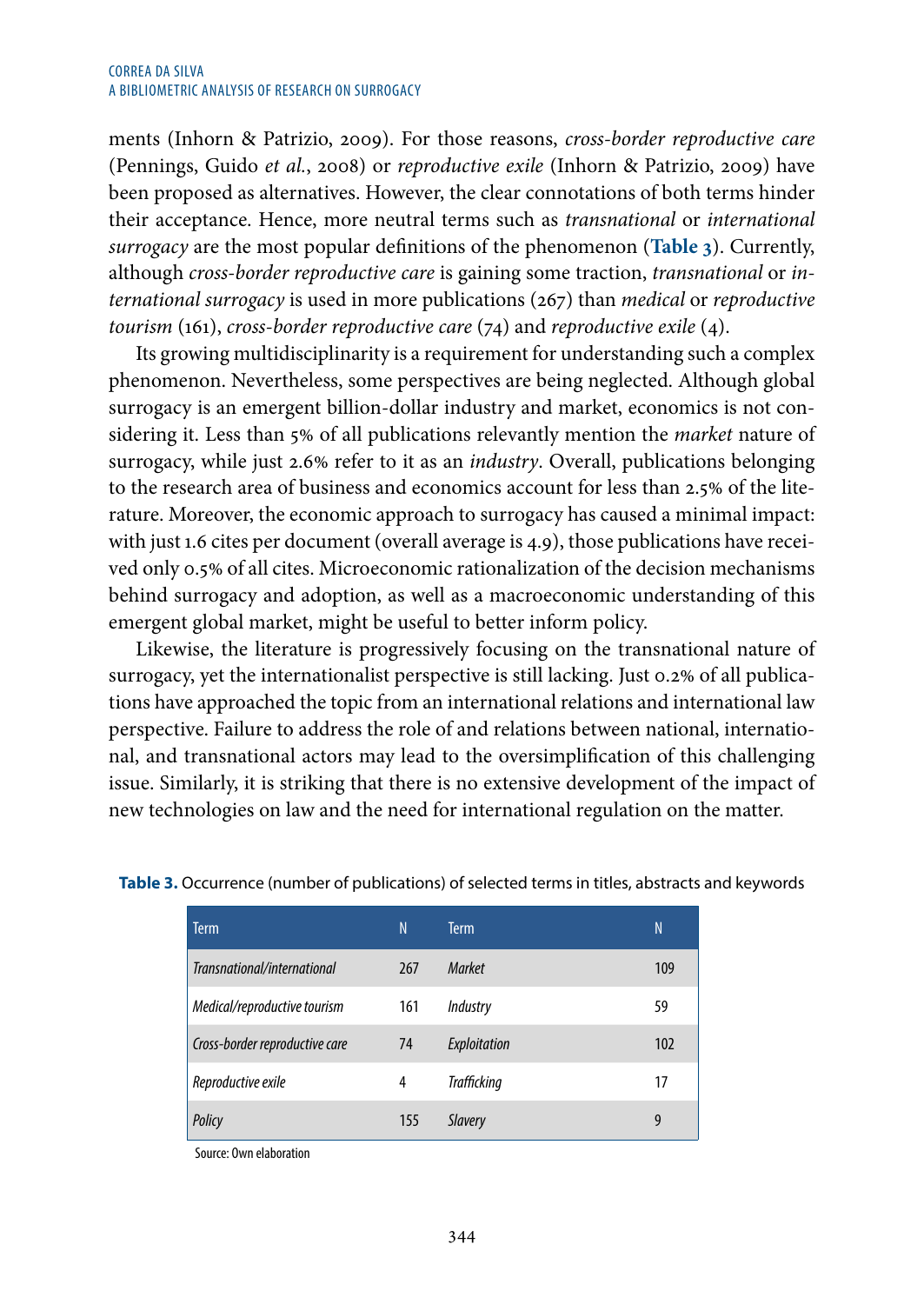An additional gap in the literature is policy-oriented research. The lack of policy focus is not an exclusive issue of surrogacy, but it is especially pronounced in this case. While 17% of all medical tourism literature is policy-oriented (Virani, Wellstead & Howlett, 2020), this proportion decreases to 6.9% in the case of surrogacy research. Although research may be policy-relevant when not expressly declared, the dearth of explicit policy-oriented research is a concerning issue. Policy makers, at both the domestic and international levels, need quality research that explicitly addresses the challenges arising from this global phenomenon.

The international community has voiced one of these challenges; global commercial surrogacy may lead to exploitation and even human trafficking. However, these relevant concerns are not being addressed by research. Just 4.5% of the literature focuses on *exploitation*, and a staggering 0.7% focus on *trafficking*. If surrogacy research continues to neglect these issues, it will leave behind the most vulnerable groups suffering the negative consequences of the global fertility industry. Researchers must address these concerns to identify the dynamics behind them and to better inform policy makers.

Finally, although surrogacy research is quite equally distributed across publication venues and research areas, it is highly geographically concentrated. More than 71% of citations correspond to documents published in the United States, the United Kingdom and Australia. This imbalance reflects the persistent coloniality of knowledge production. Knowledge coloniality overrepresents some perspectives and obscures others. In the case of surrogacy research, the emergence of the Indian market has received much attention (more than 170 publications). Of these publications on Indian surrogacy, those coming from India received almost 3 times fewer citations on average than those studying India from abroad. As a result, the literature about surrogacy in India often has a clear Eurocentric bias, as Pande has denounced [38]. To counter this imbalance and decolonize research on surrogacy, academic journals and researchers must give voice and credit to local research.

### Limitations of the study

The validity of these results is limited by the usual weaknesses of any bibliometric analysis. The search strategy, although designed to minimize the number of false positives, may include publications not completely focused on the topic. In addition, while the Web of Science is an internationally recognized database offering reliable information, it also has some limitations. In the current study, the main limitation was the exclusion of gray literature from its databases. Nevertheless, this is a common and accepted feature of bibliometric analyses. These limitations need to be considered when studying the findings of the investigation.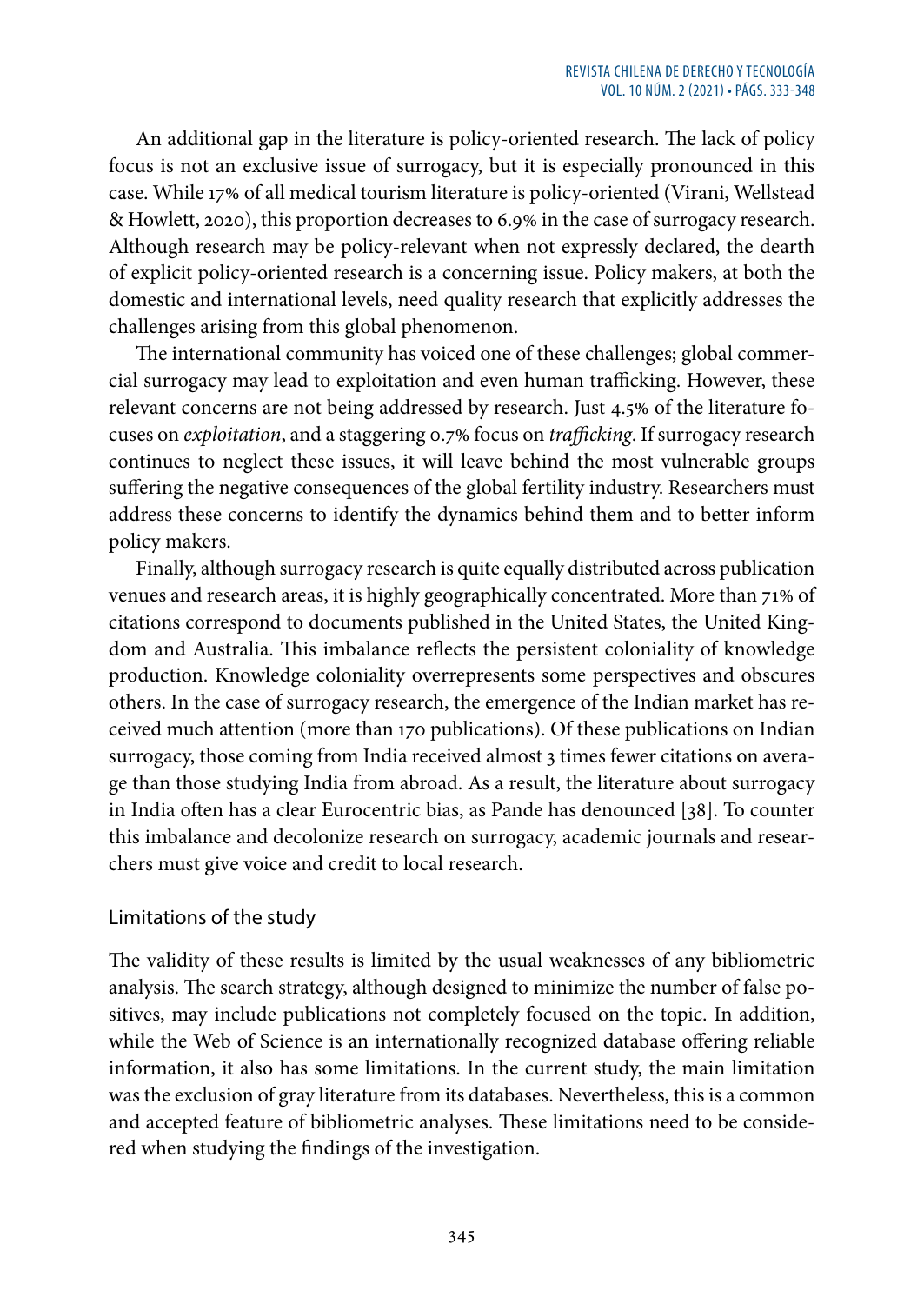# **Conclusions**

The current study assessed publication activity on the topic of surrogacy. It has shown that surrogacy is a highly controversial and debated issue that has stimulated more than 2,000 academic publications in recent decades. Two different waves of publications have been identified. The first one followed the *Baby M* case in 1987-88 and focused on ethical and legal aspects of surrogacy. Since then, research has adapted to the main emerging issues of surrogacy, i.e., its transnational, gendered and human rights dimensions. Surrogacy research is evolving from its focus on law to a growing multidisciplinarity. However, we conclude that there are some aspects that surrogacy research is currently neglecting. Economic assessments of the global market of surrogacy are needed, as well as studies with an international law perspective. In addition, future research should be more policy-oriented and address the main concerns of policy makers and the international community, such as trafficking or exploitation. Finally, to reduce the existing Western bias, research from developing countries should be advanced and, most importantly, listened to.

# **References**

- Andrews, Lori B. (1988). "Surrogate Motherhood: The Challenge for Feminists". *Law, Med. and Health Care,* 16 (1-2), 72-80.
- Beeson, Diane, Marcy Darnovsky and Abby Lippman (2015). "What's in a name? Variations in terminology of third-party reproduction." *Reproductive BioMedicine Online*, 31 (6), 805-814.
- CAHILL, Lisa Sowle (1988). "The ethics of surrogate motherhood: biology, freedom, and moral obligation". *Law, Med. and Health Care*, 16 (1-2): 65-71.
- Correa da Silva, W. (2021); "The New Brazilian Anti-Trafficking Law: Challenges and Opportunities To Cover The Normative Lack". *Revista de Direito Internacional*, 18 (1): 242-268.
- Dworkin, Andrea (1983). *Right-Wing Women.* Toronto: General Publishing.
- Emakunde (2018). ¿Gestación subrogada o vientre de alquiler? Informe final. Donosti: Emakunde.
- Farley, Melissa (2018). "Prostitution, Liberalism, and Slavery". *Logos*, 12 (3): 370-387.
- Gonzalez, Juan, Ignacio Garijo y Alfonso Sanchez (2020). "Organ Trafficking and Migration: A Bibliometric Analysis of an Untold Story". *IJERPH*, 17 (9): 3204.
- Gostin, Lary (1990). *Surrogate Motherhood: politics and privacy*. Bloomington: Indiana University Press.
- Hague Conference on Private International Law (HCCH) (2014). The desirability and feasability of further work on the Parentage. Surrogacy Project*.* Prel. Doc. 3B. The Hague, Netherlands.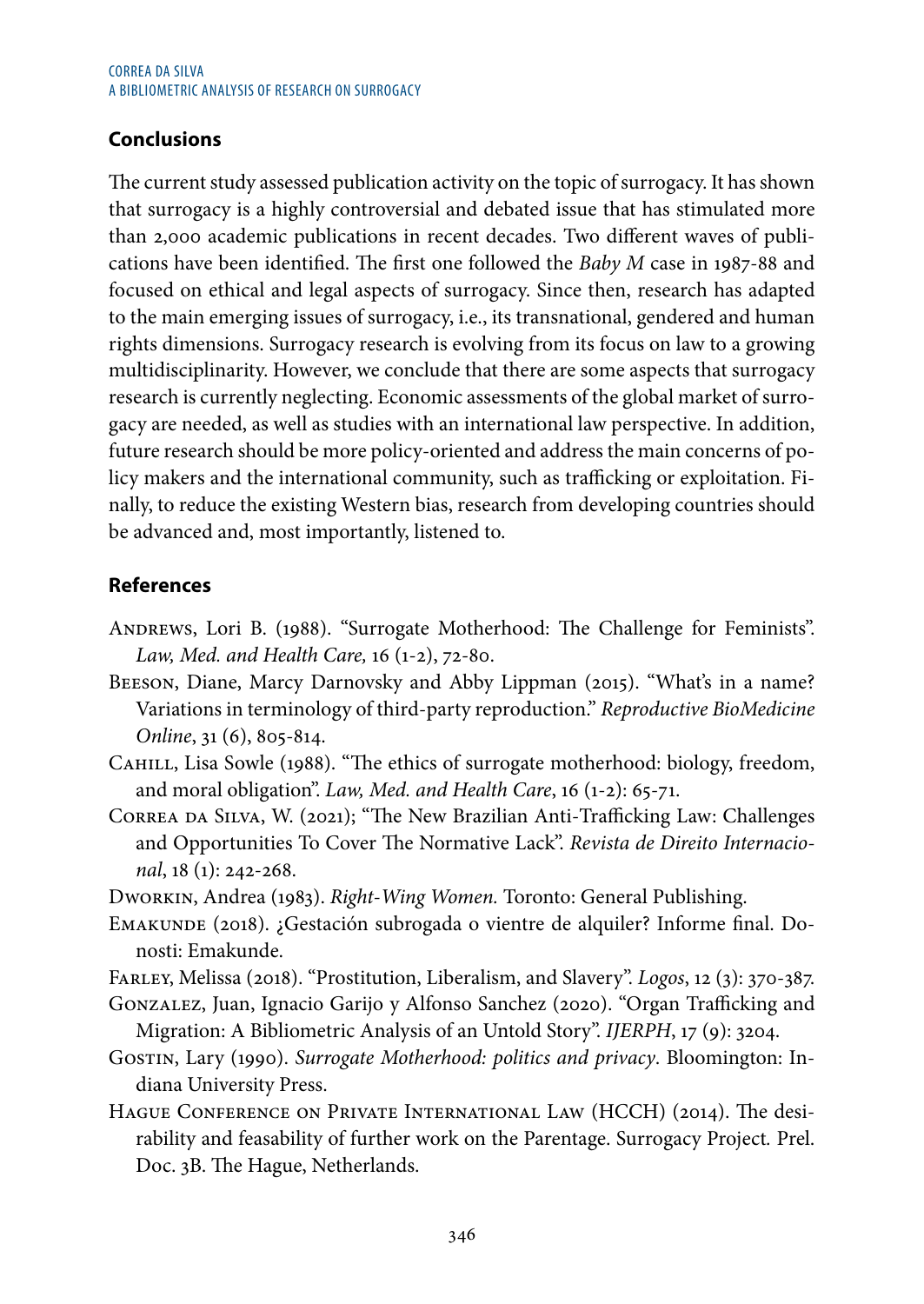—. (2015). The Parentage. Surrogacy Project: An updating note. Prel. Doc. 3A. The Hague, Netherlands.

HATZIS, Aristides N. (2003). "Just the oven: a law and economics approach to gestational surrogacy contracts". En Katharina Boele-Woelki (ed.), *Perspective for the Unification or Harmonisation of Family Law in Europe.* Antwerp: Intersentia.

Inhorn, Marcia C. y Pasquale Patrizio (2009). "Rethinking reproductive "tourism" as reproductive exile". *Fertility and Sterility*, 92 (3): 904-906.

- Ketchum, Sara (1989). "Selling Babies and Selling Bodies"*. Hypatia*, 4 (3): 116-127.
- Lamm, Eleonora (2013). *Gestación por sustitución. Ni maternidad subrogada ni alquiler de vientres.* Barcelona: Ed. Universitat Barcelona.
- Lasker, Shamima Parvin (2018). "Surrogacy around the world". *Bangl. J. Bioethics*, 8  $(3): 1-2.$
- Macklin, Ruth (1988). "Is There Anything Wrong with Surrogate Motherhood? An Ethical Analysis". *Law, Med. and Health Care*, 16 (1-2): 57-64.
- Matorras, Roberto (2005). "¿Turismo reproductivo o exilio reproductivo?" *Revista Iberoamericana de Fertilidad*, 22 (2): 85.
- Mohapatra, Seema (2012). "Stateless Babies & Adoption Scams: A Bioethical Analysis of International Commercial Surrogacy". *Berkeley Journal International Law*, 30: 412-450.
- PALATTIYIL, George *et al.* (2010). "Globalization and cross-border reproductive services: Ethical implications of surrogacy in India for social work". *International SocialWork*, 53 (5): 686-700.
- PALATTIYIL, George *et al.* (2010). "Globalization and cross-border reproductive services: Ethical implications of surrogacy in India for social work". *International SocialWork*, 53 (5): 686-700.
- PANDE, Amrita (2010). "Commercial surrogacy in India: Manufacturing a perfect mother-worker". *Signs*, 35 (4): 969-992.
- PENNINGS, Guido et al. (2008). "ESHRE Task Force on Ethics and Law 15: Crossborder reproductive care". *Human Reproducdution*, 23 (10): 2182-2184.
- PATEL, Nayana Hitesh *et al.* (2018). "Insight into Different Aspects of Surrogacy Practices". *Journal of Human Reproductive*, 11 (3): 212-218.
- Puleo Garcia, Alicia H. (2017). "Nuevas formas de desigualdad en el mundo globalizado. El alquiler de úteros como extractivismo". *Revista Europea de Derechos Fundamentales,* 29: 165-184.
- Quijano, Anibal (1999). "Colonialidad del poder, cultura y conocimiento en América Latina". *Dispositio,* 24 (51): 137-148*.*
- REDONDO, Filipa et al. (2017). "Surrogacy: A clash of competing rights". European Judicial Training Network, Brussels.
- Rigon, Amalia and Celine Chateau (2016). "Regulating International Surrogacy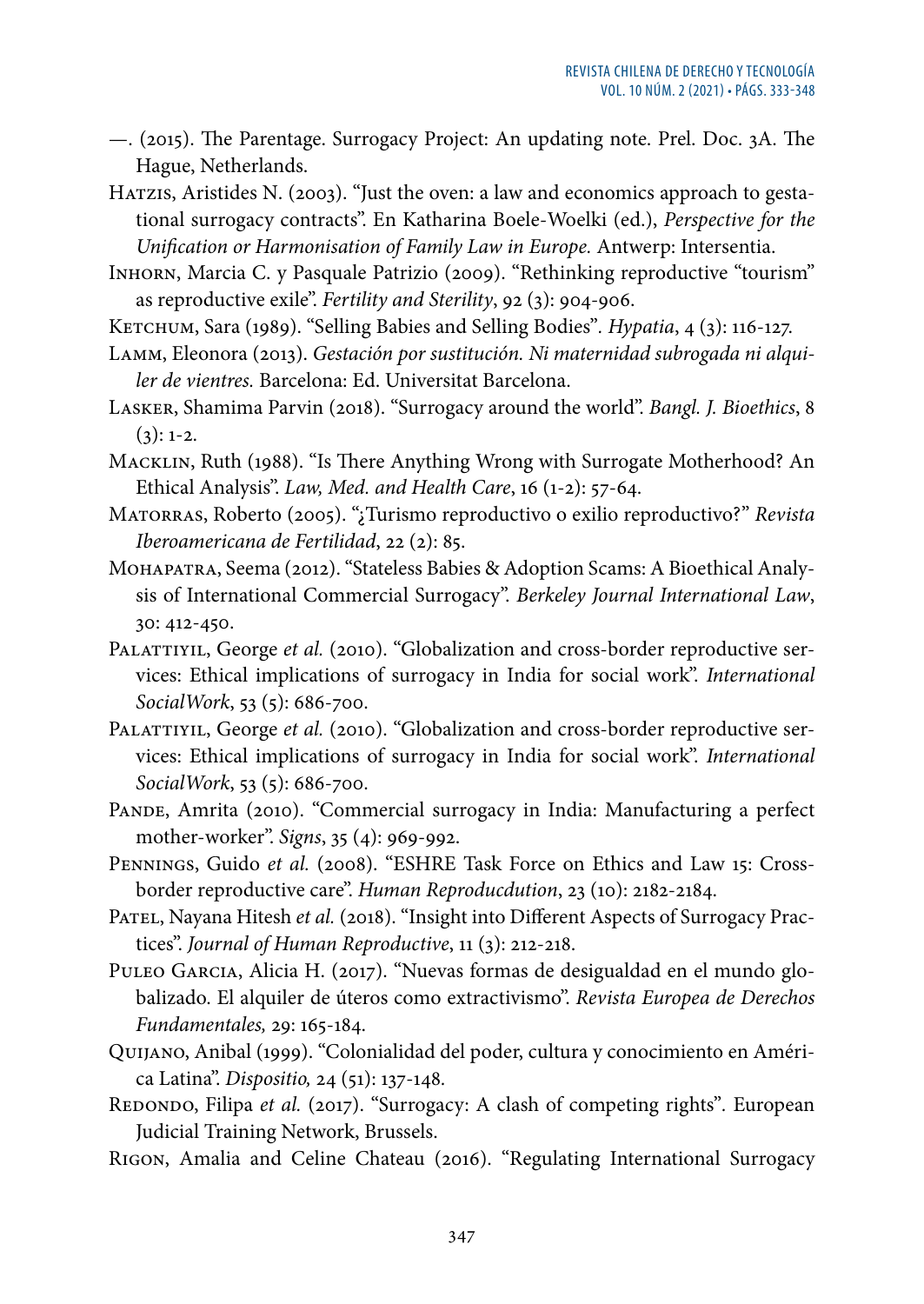Arrangements – state of Play". Policy Department C: Citizens' Rights and Constitutional Affairs, Brussels: European Parliament.

Robertson, John A. (1988). "Procreative Liberty and the State's Burden of Proof in Regulating Noncoital Reproduction". *Law, Med. And Health Care*, 16 (1-2): 18.

Rothman, Barbara Katz (2011). "On Markens". *Sociol. Forum*, 26 (1): 201-205.

- Steinbock, Bonnie (1988). "Surrogate Motherhood as Prenatal Adoption"*. Law, Med. and Health Care*, 16(1-2): 44-50.
- Sweileh, Waleed M*.* (2018). "Research trends on human trafficking: A bibliometric analysis using Scopus database"*. Globalization and Health*, 14: 1-12*.*
- THOMSON REUTERS (2008). Using bibliometrics: A Guide to Evaluating Research Performance with Citation Data. Available at <https://bit.ly/3eFqL9M>.
- UNITED NATIONS (1989). *Convention on the Rights of the Child. Assembly resolution 44/25.* United New York: Nations General Assembly.
- Van Eck, Nees Jan and Ludo Waltman (2010). *"*Software survey: VOSviewer, a computer program for bibliometric mapping." *Scientometrics*, 84 (2): 523-538*.*
- Virani, Altaf, Adam M. Wellstead and Michael Howlett (2020). "Where is the policy? A bibliometric analysis of the state of policy research on medical tourism". *Global Health Research and Policy*, 5 (19).
- VITALE, Aldo Rocco (2017). "Unified Opposition to Surrogacy: Comparing Feminist and Catholic Views". *The National Catholic Bioethics Quarterly*, 17 (4): 623-630.
- Warnock, Mary (1985). *Question of Life: The Warnock Report on Human Fertilisation and Embryology*. New York: Wiley-Blackwell.

# **Acknowledgments and funding**

The author thanks Juan González Blanco for his collaboration in carrying out the database and bibliometric analysis. The article has been part of the project results of the research project "Esclavitud contemporánea y trata de personas en el contexto internacional, nacional y andaluz: un estudio jurídico multidisciplinar y transversal" (Ref.: P18-RT-2253), funded by the "Consejería de Economía, Conocimiento, Empresas y Universidad de la Junta de Andalucía", of which the author is part of the research team.

The author also thanks the Andalusian Regional Government's EMERGIA research talent recruitment program.

## **About the author**

Waldimeiry Correa da Silva is PhD International Law and International Relations, Universidad de Sevilla. Distinguished researcher and lecture in Department International Studies, Department International Public Law and International Relations at Universidad de Sevilla, Spain. Email: [wcorrea@us.es](mailto:wcorrea@us.es). D [https://orcid.](https://orcid.org/0000-0002-1863-8454) [org/0000-0002-1863-8454.](https://orcid.org/0000-0002-1863-8454)